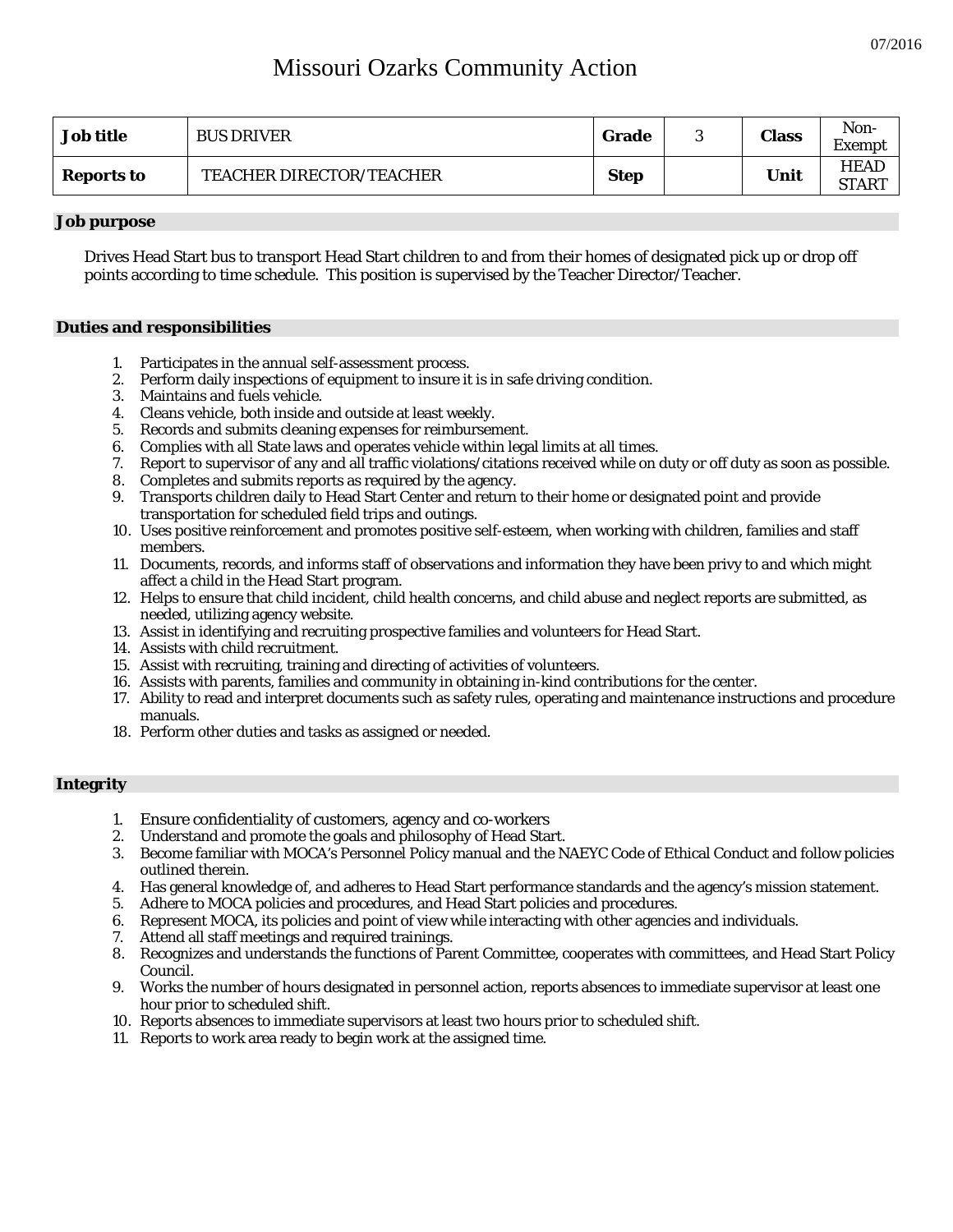#### **Preferred Qualifications**

- 1. High School Diploma.
- 2. 6 months related experience, training and/or volunteer experience.
- 3. Knowledge of the local social service system.
- 4. Impeccable customer service skills.
- 5. Possess excellent communication skills (writing, spelling, listening, and speaking).
- 6. Ability to communicate and work with a variety of people from diverse backgrounds.
- 7. Working knowledge of Community Action and its programs.
- 8. Cooperate as a team member.
- 9. Ability to work without close supervision.
- 10. Utilize time management techniques.
- 11. Proficiency in word processing, spreadsheet, database, and presentation software.
- 12. Demonstrate knowledge and good judgment in matters of policy and procedure.

#### **Minimum requirements**

- 1. High School Diploma or General Education Degree (GED).
- 2. Must hold a current Missouri Commercial Driver's License with a passenger endorsement, and a school bus permit.
- 3. Must have current DOT physical exam.
- 4. Ability to communicate effectively in both written and oral form.
- 5. Possess basic math skills.
- 6. Exceptional organizational skills, and ability to meet strict deadlines with attention to detail and accuracy. To efficiently determine priorities of a complex work load.
- 7. Continuous and ongoing pursuit of improved education and credentials of this position.
- 8. Ability to compute rate, ration and percent and to draw and interpret bar graphs.
- 9. Obtain and/or maintain First Aid and CPR certification.
- 10. Demonstrate dependable transportation, current insurance, and valid driver's license.
- 11. A current physical examination including a TB test. (within 30 days of employment)
- 12. Able to travel out of area on occasion for training; trips of two to five days.

## **Direct reports**

Not applicable

## **Equal Employment Opportunity Statement**

Missouri Ozarks Community Action (MOCA) provides equal employment opportunity to all individuals regardless of their race, color, creed, religion, gender, age, sexual orientation, national origin, disability, veteran status, or any other characteristic protected by local, state, or federal law.